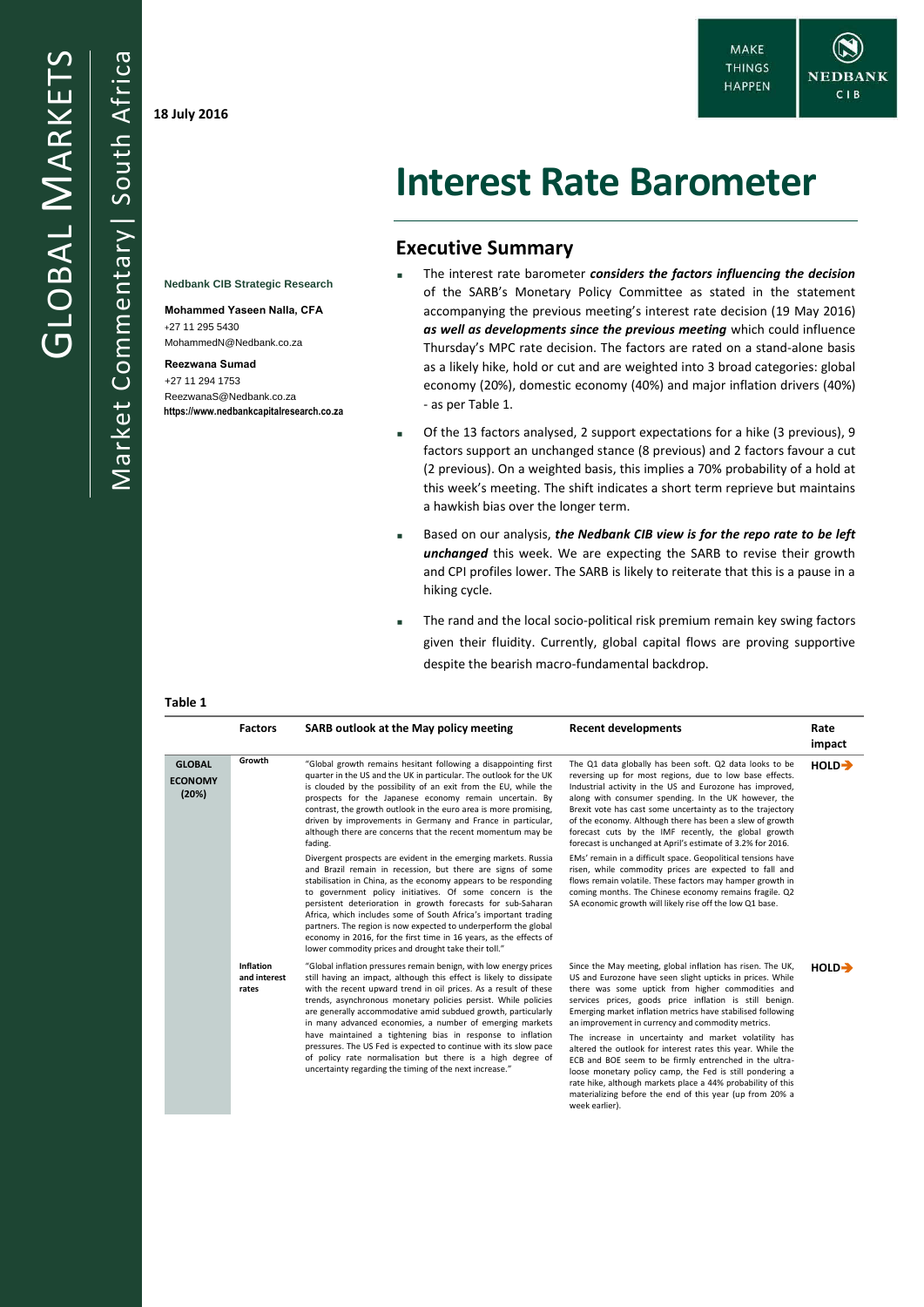## **Table 1** *(continued)*

|                                                     | <b>Factors</b>                  | SARB outlook at the May policy meeting                                                                                                                                                                                                                                                                                                                                                                                                                                                                                                                                                                                                                                                                                                                                | <b>Recent developments</b>                                                                                                                                                                                                                                                                                                                                                                                                                                                                                                                                                                                                                                                                     | Rate<br>impact          |
|-----------------------------------------------------|---------------------------------|-----------------------------------------------------------------------------------------------------------------------------------------------------------------------------------------------------------------------------------------------------------------------------------------------------------------------------------------------------------------------------------------------------------------------------------------------------------------------------------------------------------------------------------------------------------------------------------------------------------------------------------------------------------------------------------------------------------------------------------------------------------------------|------------------------------------------------------------------------------------------------------------------------------------------------------------------------------------------------------------------------------------------------------------------------------------------------------------------------------------------------------------------------------------------------------------------------------------------------------------------------------------------------------------------------------------------------------------------------------------------------------------------------------------------------------------------------------------------------|-------------------------|
| <b>GLOBAL</b><br><b>ECONOMY</b><br>(20%)<br>(Contd) | Oil price                       | "The international oil price assumptions in the forecasting model have<br>been increased, with the price of Brent crude oil remaining firmly above<br>the US\$40 per barrel level since the second week of April. Demand has<br>surprised on the upside, and, despite an increase in supply from Iran,<br>output has declined in a number of countries. This upward price trend<br>may, however, be contained by high levels of inventories. Domestic<br>petrol prices have increased by a cumulative R1,00 per litre since March,<br>mainly due to higher international prices and an increase in the fuel<br>levy. Should current exchange rate and international oil price trends<br>persist, a further significant increase can be expected in June."             | Oil prices have fallen by 2.3% since the last MPC meeting, and<br>maintained a conservative trading range of between \$46/bbl and<br>\$53/bbl. However, the supply glut remains entrenched despite an uptick<br>in demand. Even though economic activity may improve in coming<br>quarters, supplies remain ample, hence we are likely to see a range-<br>bound trend, unless geopolitical tensions arise. Inventories are still high,<br>but production losses and cuts have eased some overhang in the market.<br>A sustained uplift in oil prices remains a key upside risk to our inflation<br>views over the medium term despite our view that the near term rally is<br>not sustainable. | $HOLD \rightarrow$      |
| <b>DOMESTIC</b><br><b>ECONOMY</b><br>(40%)          | <b>SARB's GDP</b><br>forecast   | "The domestic economic growth outlook remains weak, with the Bank's<br>GDP growth forecast for 2016 revised down from 0,8 per cent to 0,6 per<br>cent. While a recovery is still expected in the next two years, the<br>forecasts for both these years have been revised down by 0,1<br>percentage point to 1,3 per cent and 1,7 per cent. With the estimates of<br>potential output unchanged, the output gap is expected to widen over<br>the forecast period."                                                                                                                                                                                                                                                                                                     | Given the contraction in GDP in the first quarter, strong and sustained<br>growth in each of the next three quarters is required to produce even a<br>marginally positive outcome for 2016 as a whole. Consequently, we now<br>expect the economy to contract by 0.1% in 2016 (down from our<br>previous forecast of 0.2% growth), before recovering at a slightly faster<br>pace of 1% in 2017 (previously 0.9%). We expect the SARB to revise their<br>GDP forecasts lower this week.                                                                                                                                                                                                        |                         |
|                                                     | <b>Domestic</b><br>supply       | "the favourable developments in the Barclays PMI which has<br>recovered fairly strongly, to above the neutral 50-level for the past two<br>months. However, while the recent modest recovery in commodity<br>prices may impact positively on mining output, prices remain low and<br>the sector remains beset by higher input costs and regulatory<br>uncertainty. The continuing drought is also expected to put further<br>strain on the agricultural sector."                                                                                                                                                                                                                                                                                                      | SA Manufacturing production growth surprised to the upside in both<br>April and May, off low bases in Q1. As a result, we may see a positive<br>contribution towards Q2 GDP growth, however risk factors still remain in<br>the form of wage negotiations, political event risk and the (now) stronger<br>rand limiting export demand. SA mining production rebounded in April<br>and May, but still remained in contraction on an annualised basis. Over<br>the month however, positive growth rates were recorded. Low base<br>effects may provide a positive contribution towards Q2 GDP growth,<br>after the -18.1% contribution in Q1.                                                    | HOLD-                   |
|                                                     | <b>Domestic</b><br>demand       | "Household consumption expenditure also remains subdued, with low<br>growth in retail sales in the first quarter. New vehicle sales also continue<br>to decline. The FNB/BER consumer confidence index recovered to some<br>extent in the first quarter of the year, although it still remains at<br>depressed levels, and indicates a low willingness to spend and utilise<br>credit among consumers."                                                                                                                                                                                                                                                                                                                                                               | Naamsa Vehicle sales continued to decline, falling by 10.3% y/y and<br>10.6% y/y in May and June respectively. Quarterly vehicle sales is<br>currently at the lowest level in 5 years, indicating consumer spending<br>remains sluggish. Retail sales growth for March, April and May remained<br>resilient, at 2.8%, 1.5%, and 4.5% y/y respectively. This is a concern<br>because households may enter financial distress in coming months,<br>which will likely bode negatively for economic activity.                                                                                                                                                                                      | CUTV                    |
|                                                     | Monetary<br>conditions          | "The constrained outlook for household consumption expenditure is<br>indicative of the absence of demand pressures in the economy. This is<br>also confirmed in the weak wealth effects and the continued slow pace<br>of credit extension to households. Growth in credit extension to<br>corporates remains strong, but moderated in March."                                                                                                                                                                                                                                                                                                                                                                                                                        | Growth in private sector credit extension (PSCE) slowed to 6.6 % $y/y$<br>against the consensus forecast of 7.0 % from 7.1 %, mainly pushed down<br>by slower growth in credit to companies. Credit growth is expected to<br>remain weak in the short term as both consumer and business<br>confidence is unlikely to improve significantly on the back of a poor<br>economic outlook. Credit growth will remain volatile in the months<br>ahead, but the general trend is likely to be weak as interest rates are<br>likely to still rise and economic activity will be subdued.                                                                                                              | HOLD-                   |
|                                                     | <b>Forecast of</b><br>inflation | "Inflation is now expected to average 6,7 per cent in 2016 compared<br>with 6,6 per cent previously. In 2017 and 2018 inflation is expected to<br>average 6,2 per cent and 5,4 per cent, marginally down from the<br>previous forecast. The expected peak, at 7,3 per cent in the fourth<br>quarter of 2016, is unchanged. The downward revisions are due in part<br>to the higher interest rate assumption, a slightly less depreciated<br>exchange rate assumption, a wider output gap and a lower electricity<br>price assumption."                                                                                                                                                                                                                                | Nedbank forecasts inflation to average 6.5% in 2016 before coming back<br>to 6% in 2017 (revised lower), compared to the SARB's forecast of 6.7%<br>and 6.2% respectively. Nedbank forecasts a peak of 6.8% in Q4, down<br>from 7.5% previously, and below the SARB's forecast of 7.3%. CPI eased<br>by 0.1% y/y in both April and May (currently at 6.1%).<br>The next print us due later this week and consensus expects $6.3\%$ y/y as<br>a result of higher food and utilities inflation. We expect the SARB to<br>revise their forecast of the CPI profile and peak marginally lower.                                                                                                     | <b>HIKE</b> <sup></sup> |
|                                                     | Market<br>expectations          | Forward rate agreements when compared to 3m JIBAR are currently<br>pricing in a 44% probability of a 25bps rate hike at this meeting and a<br>104% chance of a 25bps rate hike in 3 months' time, softer than prior<br>(greater than 100% implies larger or more frequent hikes).                                                                                                                                                                                                                                                                                                                                                                                                                                                                                     | Forward rate agreements are pricing in a 12% hike of 25 bps, at this<br>week's meeting, a 36% probability of a 25 bp hike in 3 months' time, and<br>a 68% probability of a hike in 5 months.                                                                                                                                                                                                                                                                                                                                                                                                                                                                                                   | $HOLD \rightarrow$      |
| INFLATION<br><b>DRIVERS</b><br>(40%)                | <b>Food prices</b>              | of persistent drought and exchange rate weakness. The recent increases<br>have surprised on the upside, and more aggressive food price increases<br>are now forecast for the near term. The Bank now expects food price<br>inflation to peak at around 12 per cent in the final quarter of this year.<br>Futures prices suggest that both maize and wheat prices are expected to<br>remain elevated for the rest of the year, reinforced by a sizeable<br>increase in the domestic wheat import tariff."                                                                                                                                                                                                                                                              | "Food prices remain a significant risk to the inflation outlook in the face Only one-third of the CPI subcomponents is now above the 6% mark HIKE<br>after peaking at 88% at the February print. Food inflation eased to 10.8%<br>y/y, from 11.3% in April. Protein, vegetable, and grain price inflation<br>remain in double-digits and are upside risk factors to our inflation<br>outlook.<br>The SA white maize price has declined by 11.6% since the last MPC<br>meeting, however it is still 53% higher compared to a year ago and<br>therefore will add upside pressures to headline CPI.                                                                                               |                         |
|                                                     | Rand<br>exchange<br>rate        | "The rand exchange rate has remained volatile, and following a few<br>weeks of relative strength, has resumed a weakening path and<br>continues to pose an upside risk to the inflation outlook. Since the<br>previous meeting of the MPC, the rand has traded in a range between<br>R14,20 and R15,90 against the US dollar, and has depreciated by 1,5 per<br>cent against the dollar, by 0,9 per cent against the euro, and by 1,2 per<br>cent on a trade-weighted basis.                                                                                                                                                                                                                                                                                          | Despite the interim strength in the rand over the last 2 months, risks to<br>the downside remain in the form of political risk as well as global risk<br>from Brexit woes. Sharp foreign inflows may reverse should there be any<br>negative developments in the local context, as well as within emerging<br>markets as a whole.                                                                                                                                                                                                                                                                                                                                                              | HOLD-                   |
|                                                     | Administered<br>prices          | "Domestic petrol prices have increased by a cumulative R1,00 per litre<br>since March, mainly due to higher international prices and an increase in<br>the fuel levy. Should current exchange rate and international oil price<br>trends persist, a further significant increase can be expected in June.<br>Since the March policy meeting, the local petrol price rose by 31c/litre<br>(+2.5%) despite a brief reprieve of 69c at the end of March which was<br>quickly reversed given a rising oil price and an increase in the fuel levy of<br>30c/litre from April. The lower than expected increase granted to Eskom<br>by NERSA (9.4% vs 16.6% requested) softens the inflation profile<br>marginally. However, this remains above the inflation target band." | Since the March policy meeting, the local petrol price rose by 60c/litre<br>(+4.7%) despite a brief reprieve of 69c at the end of March which was<br>quickly reversed given a rising oil price and an increase in the fuel levy of<br>30c/litre from April.<br>The lower than expected increase granted to Eskom by NERSA (9.4% vs<br>16.6% requested) softens the inflation profile marginally. However, this<br>remains above the inflation target band.                                                                                                                                                                                                                                     | $HOLD \rightarrow$      |
|                                                     | Wage<br>settlements             | "Wage growth appears to be moderating, with growth in nominal<br>remuneration per worker in the formal non-agricultural sector declining<br>to below 6 per cent in the fourth quarter of 2015, mainly due to lower<br>private sector remuneration growth. Once adjusting for labour<br>productivity, growth in unit labour costs remained unchanged at 5,0 per<br>cent in that quarter."                                                                                                                                                                                                                                                                                                                                                                              | An impending negotiation in the mining sector will be watched closely for<br>any dislocations in the medium term. Positive rhetoric from trade unions<br>recently regarding softened wage demands are an encouraging<br>development                                                                                                                                                                                                                                                                                                                                                                                                                                                            | HOLD-                   |

*Source: SARB, Nedbank*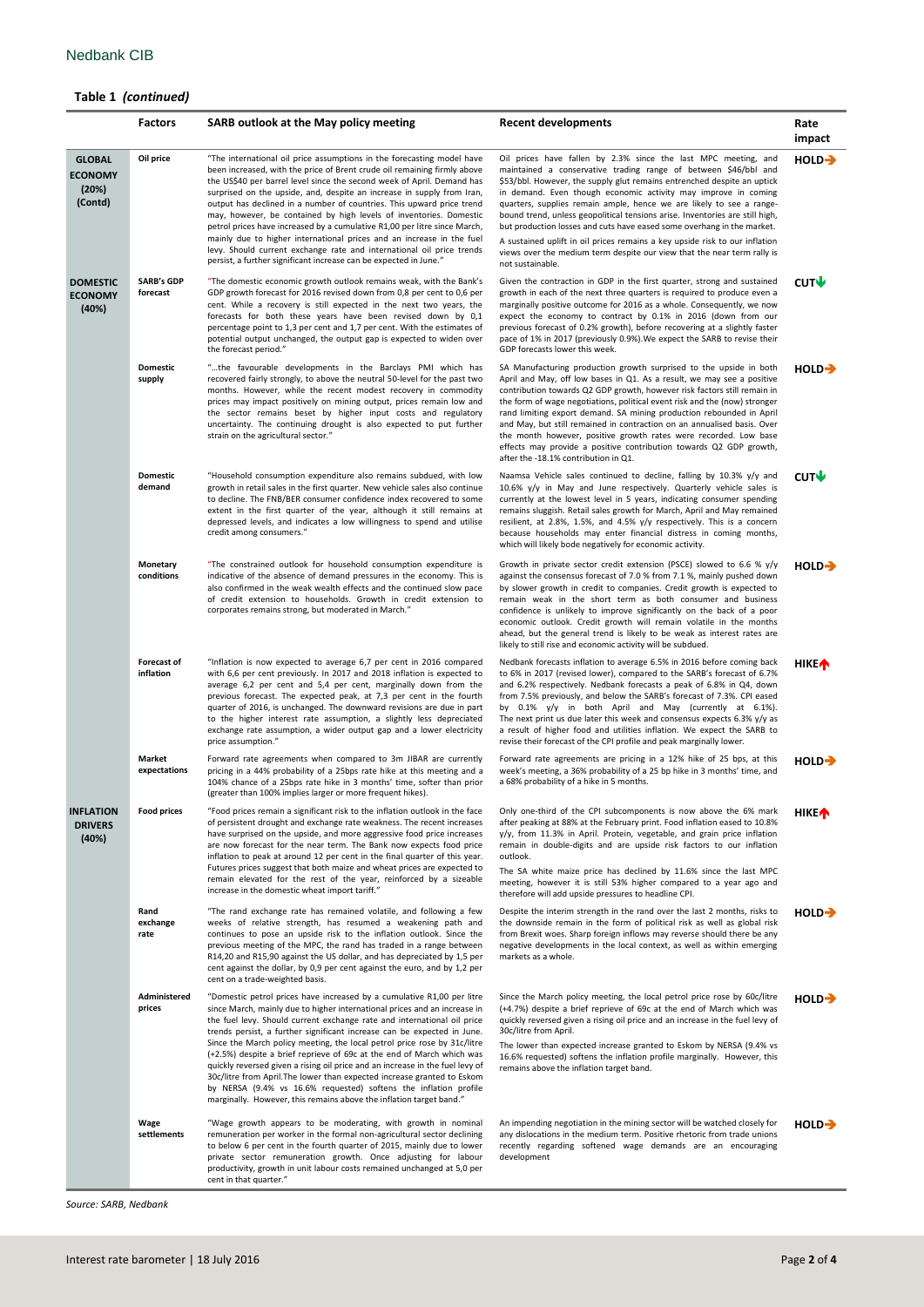## Nedbank CIB

### **Table 2: Probability of outcomes**

|                         | Impact                  | <b>Unweighted Probabilities</b> | <b>Weighted probabilities</b> |
|-------------------------|-------------------------|---------------------------------|-------------------------------|
| Global economy (20%)    | Cut                     | 0%                              | 0%                            |
|                         | Hold                    | 100%                            | 20%                           |
|                         | Hike                    | 0%                              | 0%                            |
| Domestic (40%)          | Cut                     | 33%                             | 13%                           |
|                         | Hold                    | 50%                             | 20%                           |
|                         | Hike                    | 17%                             | 7%                            |
| Inflation drivers (40%) | Cut                     | 0%                              | 0%                            |
|                         | Hold                    | 75%                             | 30%                           |
|                         | Hike                    | 25%                             | 10%                           |
| <b>Final Result</b>     | Cut $\blacklozenge$     | 15%                             | 13%                           |
|                         | $Hold \rightarrow$      | 69%                             | 70%                           |
|                         | <b>Hike<sup>n</sup></b> | 15%                             | 17%                           |

*Source: Nedbank*







*Source: Bloomberg, Nedbank*

**Market expectations remain soft Petrol price likely to decline in the short term**



**Growth in the doldrums as stagflation remains Probability of Fed hike rises after post-Brexit low (red arrows)**



**Global food price resumes uptick Rand consolidation persists, impetus for lower CPI profile**